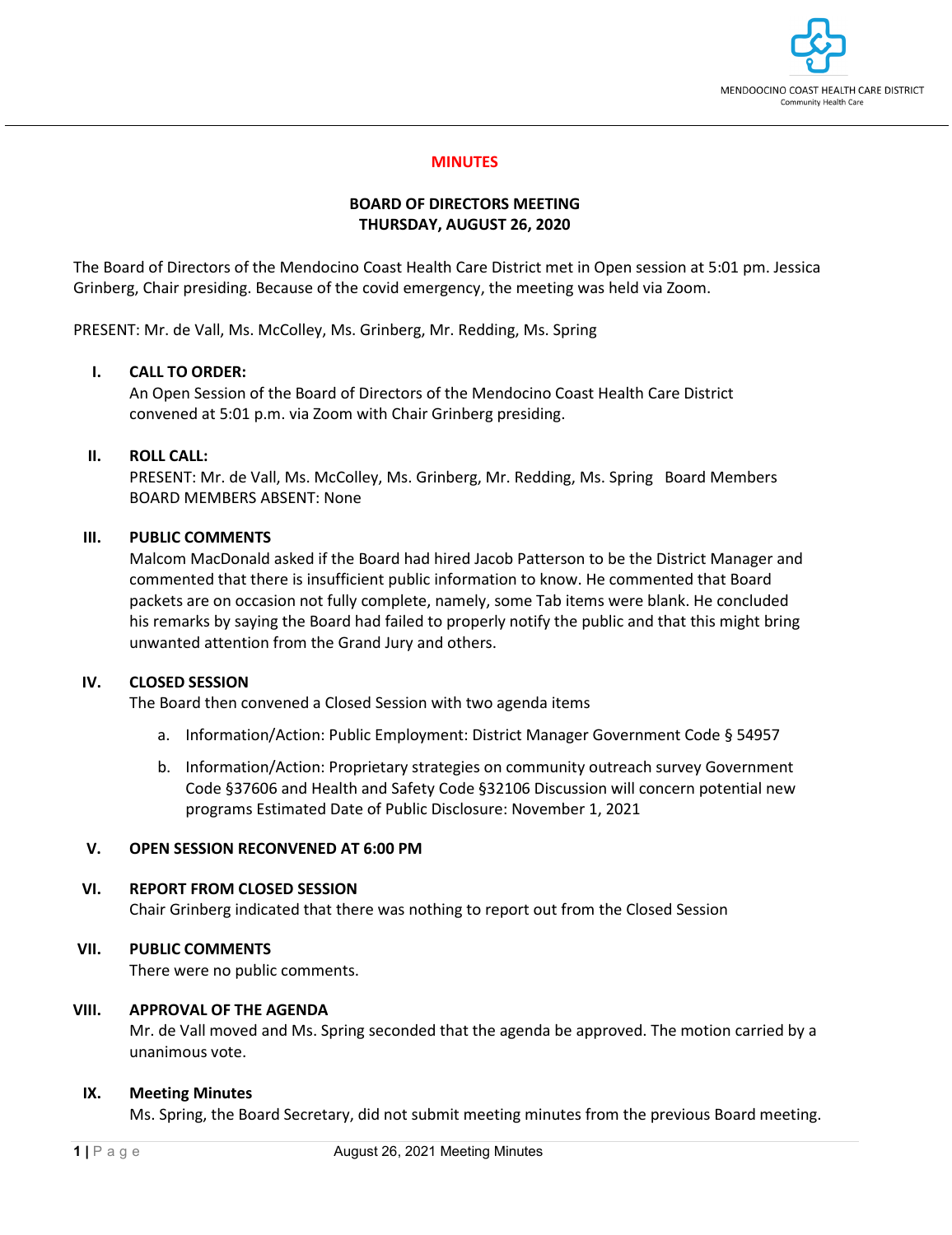

## **X. AGENDA ITEM # 10 (OLD BUSINESS)**

INFORMATION/ACTION: Ratification or reconsideration of the action items from the August 12, 2021 meeting.

- 1. Assignment and Assumption of lease 155 Boatyard Drive -- Jessica Grinberg, Chair
	- Supporting information was found in Tab 1 which is not reproduced here because this agenda item was deferred to a future meeting.
	- Ms. McColley commented that subsequent to the Board approving the assignment of the lease at its previous meeting, new concerns were raised by Mr. Ben Drurie, legal counsel, Hooper & Lundy.
	- Those concerns were the lack of identification of fixtures to be kept or assigned. These were to be included in Appendix B of the draft Agreement but were not.
	- New language was introduced into the Assignment agreement including the revised starting date of Agreement and language that clarified that the Lease would revert to the District in the event that Adventist Health exited the Lease Agreement.
	- Ms. McColley introduced a motion to rescind the previous vote and to consider the revised Agreement. There was no second but a discussion ensued.
	- The revised language and identification of the fixtures were not available at the time of the meeting.
	- This agenda item was deferred to a future meeting by a vote of 4-0 with Mr. da Vall abstaining.

### **Action item: Revisit the Assignment Agreement at a future Board meeting**

- 2. Approval of professional services agreement with District legal counsel
	- Ms. McColley introduced a motion to consider the professional services agreement with Mr. Jacob Patterson. Ms. Spring seconded for discussion.
	- Chair Grinberg clarified that the previous vote to approve the agreement was taken at a meeting that was improperly noticed and therefore was not official. She further commented that the corrective action is to reconsider all action items from the previous meeting.
	- Mr. McDonald commented that the action regarding the agreement lacked transparency. He then read prepared comments that included a concern for the lack of minutes. He indicated that he was confused by matters that had transpired over the role of Mr. Patterson. He commented that the agreement was faulty and reflected upon the person who wrote it. He was concerned that the Board was not fully aware of what he characterized as a controversy surrounding Mr. Patterson. He asked if the Board had discussed conflict of interest by the nature of his legal representing Board members. He concluded that Mr. Patterson was unqualified for the job. His comments went well past the three minutes allowed.
	- Mr. Redding commented that he did not consider Mr. McDonald to be a credible source of advice, noting his seeming obsession with Mr. Patterson led him to assert that Patterson was a controversial figure based on vague conversations with others and further noting the MacDonald had falsely accused Redding of lying to the FPPC.
	- Mr. da Vall interrupted to say that comments should be address the motion.
	- A vote took place on the motion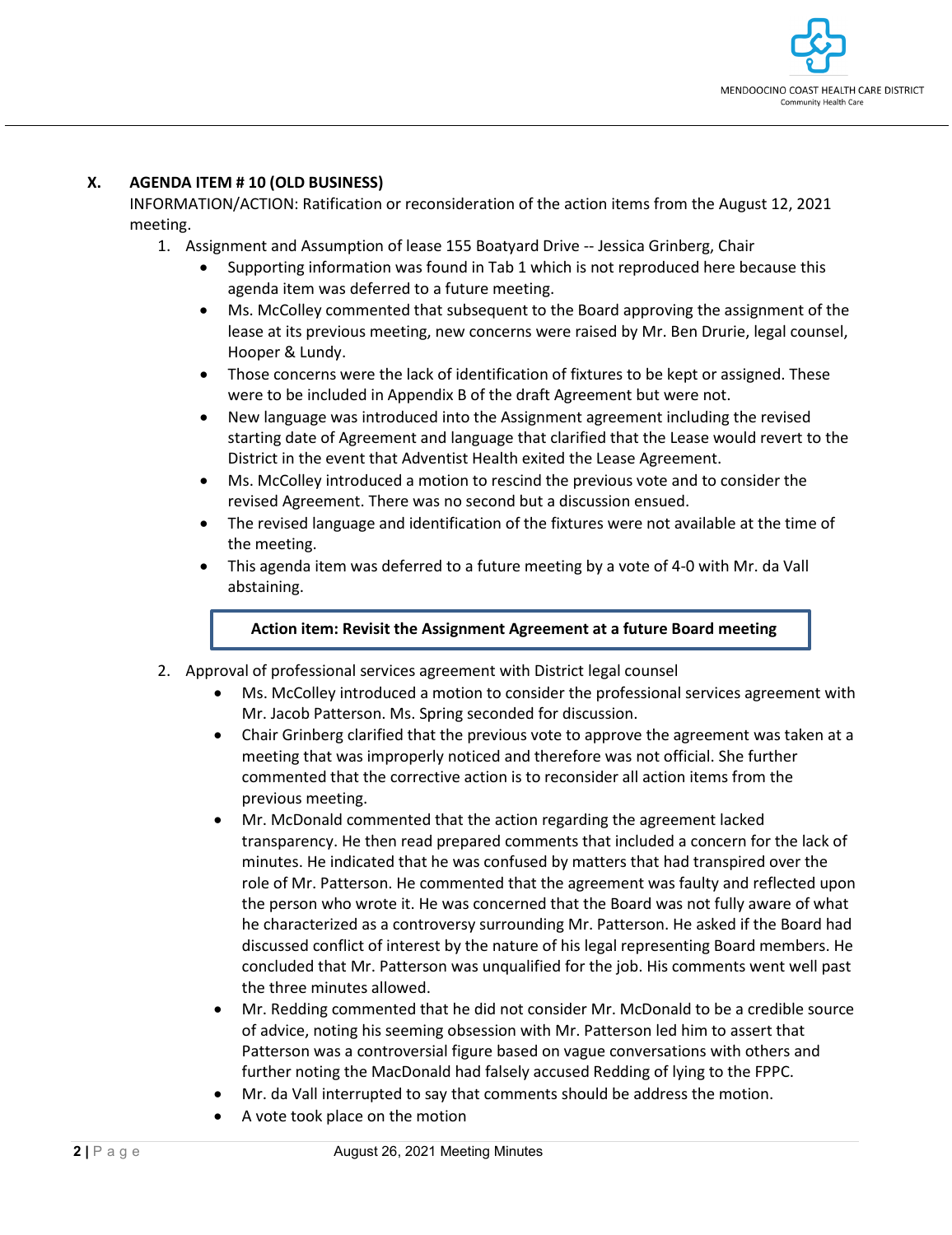

- i. Redding voted yes
- ii. De Vall and Spring voted no
- iii. McColley and Grinberg abstained.
- iv. The motion was defeated by a vote of 1-2.

## **XI. AGENDA ITEM # 11 (OLD BUSINESS)**

INFORMATION/ACTION: Consideration of potential sublease of 516 Cypress Drive, Fort Bragg, California. Jessica Grinberg, Chair. Supporting Information was included in TAB 2 – Sublease terms and draft resolution approving sublease

- Note: New people entered the meeting. These were Judson Howe (AH), Judy Leach (AH) Warren Tetz (AH), Eric (JLL), Bernie Norvell (FB), Tabatha Miller (FB)
- Ms. McColley immediately spoke up in favor of the Sublease. She first advised her Board colleagues to "stay in their lane" and let the planning process be performed by the Fort Bragg. She then introduced a motion to approve the Board Resolution by which the sublease would be approved and was seconded by Ms. Spring
- Mr. Redding asked for clarification of the use envisioned for the Cypress Facility, including the possibility that there would be an overnight population.
- Dan Anderson, Director, Redwood Community Services described the intended use of the facility. He described it as an outpatient service, providing medical and psychiatric care to people, housing those in need of crisis respite, and so on. Respite means that patients can leave voluntarily, which differentiates it from a Crisis Residential Center.
- Mr. de Vall expressed a concern for the impact it would have on nearby residences.
- Ms. Tabatha Miller, the City Manager of Fort Bragg, said the nearby residences would indeed receive notification of the planned use of the Cypress facility. Mr. Redding commented that this statement by Ms. Miller allayed his concern considerably.
- Ms. Grinberg made a request that in the future the Board be given 1-2 months lead time to review matters brought to it for a decision. Mr. de Vall affirmed that idea.
- The Board then voted on the motion and it was approved by a unanimous vote.

## **Action Item: Upload a copy of the signed Resolution to the District's digital storage vault so it can be posted at the District's website.**

## **XII. AGENDA ITEM #12 (New Business)**

INFORMATION/ACTION: Discussion of means of public engagement, including meeting notice methods and procedures, physical and electronic agenda posting locations, and district email accounts. Consider action to identify and recognize an official District notice board location, official District website, official District email accounts, and future hours of operation for the District Office. Amy McColley, Vice Chair

- Ms. Spring discussed ways to distribute the notice of Board meetings more widely by using community Facebook pages, the MCN list serve and our website.
- Ms. McColley discussed the possibility of using services provided by Fort Bragg to assist in the developing website, recording meetings, and similar services. Ms. Spring committed to contacting Ms. Miller
- Ms. Spring introduced a motion seconded by Mr. Redding that the agenda be distributed by Spring on Facebook District 4 and 5 Facebook page, by de Vall using the MCN lists and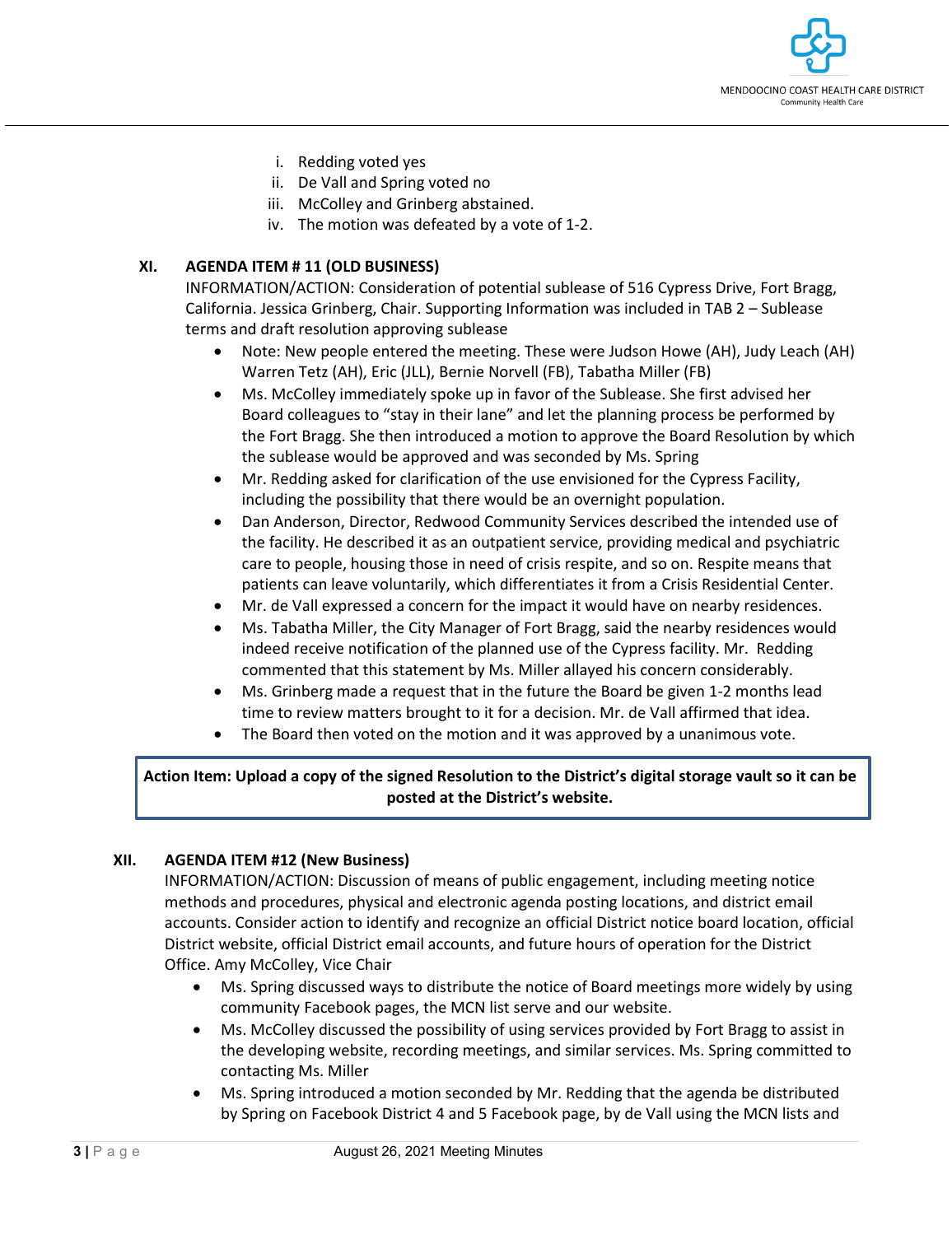

contacting the city of Fort Bragg. The motion passed by a unanimous vote.

# **Action item: Spring to reach out to Tabatha Miller Action item: de Vall and Spring as described above before each Board meeting**

### **XIII. AGENDA ITEM #13 (New Business)**

INFORMATION/ACTION: Discussion of District policies and procedures for the potential disposition of surplus property owned or leased by the District. Consider declaring surplus and approving the potential disposition of District property identified as non-functioning or obsolete by Adventist Health and direct staff or District Legal Counsel to coordinate with Adventist Health concerning the disposition of that property. Jessica Grinberg, Chair.

- Ms. McColley introduced a motion to accept the recommendations regarding the distribution of the surplus equipment, seconded by Mr. de Vall.
- The ensuing discussion was about making the effort to reach out to more community groups who may have an interest in purchasing the equipment.
- Ms. McColley modified her motion and de Vall seconded so that the District would reach out to community as describe above. **The motion was approved by a unanimous vote but no action item was specified.**
- At this point, Mr. de Vall left the meeting.

### **XIV. AGENDA ITEM #14 (Reports)**

INFORMATION/ACTION: Receive report and presentation of the results of the FY 2020 audit by Kami Matzek and Josh Rettinghouse of DZA. John Redding, Treasurer

• This item was deferred to a future Board meeting.

### **XV. AGENDA ITEM #15 (Reports)**

INFORMATION/ACTION: Receive finance report and proposed budget amendments. Consider adopting proposed budget amendments and other related actions. John Redding, Treasurer

- Mr. Redding noted that the District budget adopted last month was provisional and that he took the action to update it. He presented this budget for approval.
- Ms. Spring introduced a motion to accept the financial report, which included the revised budget which was seconded by Ms. McColley. The motion passed 4-0 with Mr. de Vall not present.
- The approved budget is attached.
- Further comments discussed the status of the CARES audit, the gradual increase in the District's ability to be independent of AH financial services.

### **XVI. AGENDA ITEM #16 (New Business)**

FUTURE AGENDA ITEMS: Ms. Jessica Grinberg, Chair

- Ms. Spring said she would report on her meeting with Tabatha Miller and suggested discussing paying off some of the loans.
- Mr. Redding asked that the audit report by DZA be on the agenda for the next meeting, preferably near the beginning.
- Ms. McColley asked that there be a discussion on the format of Board meetings.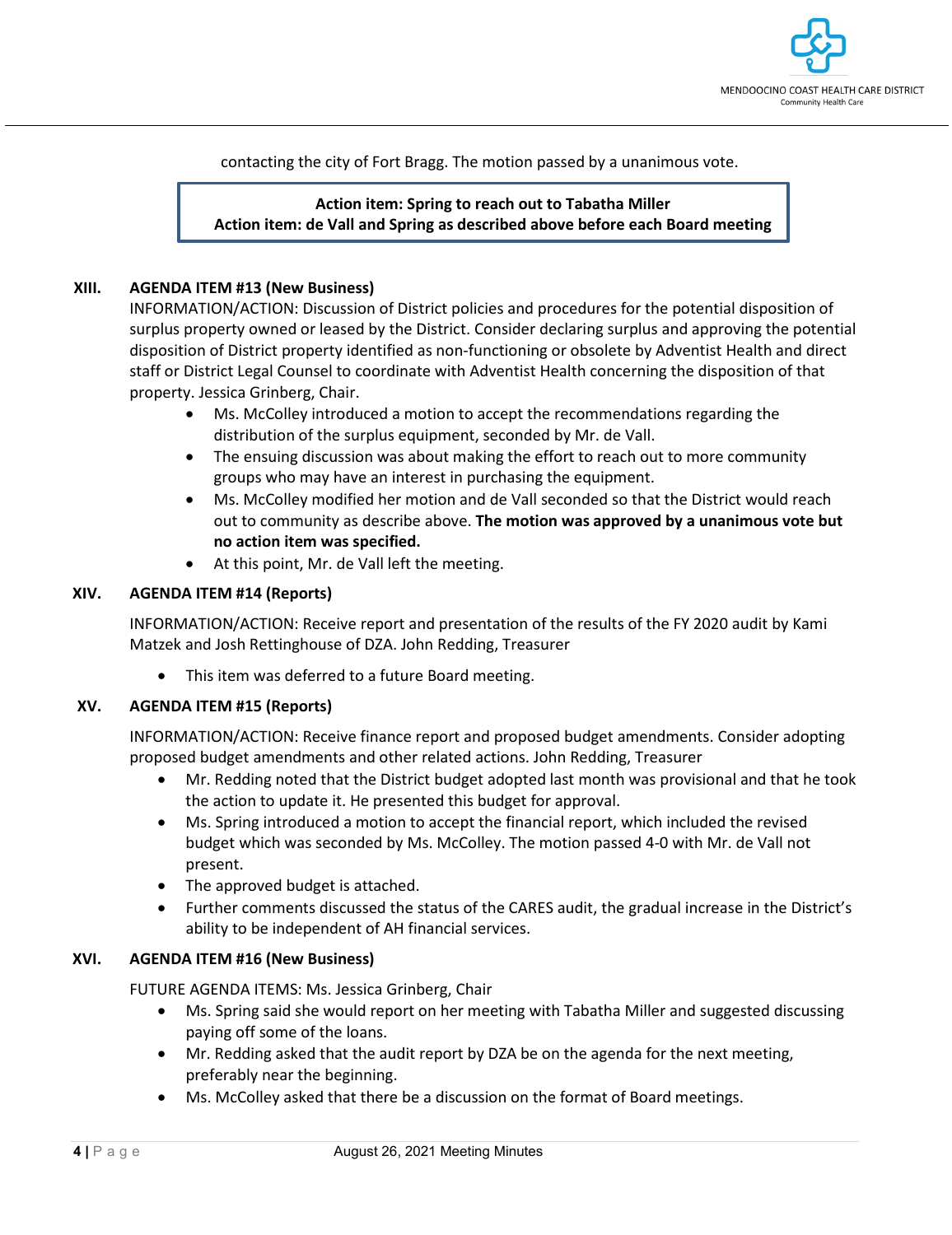

### **XVII. AGENDA ITEM #17**

### PUBLIC COMMENTS

- Ms. Judy Leach, President of the hospital, commented that as
- In patient census is 21, the highest in years.
- ICUs are full and people are waiting in the ER due to surge
- Expressed her gratitude for the District's providing employees with a well-received chicken sandwich lunch

### **XVIII. AGENDA ITEM #18**

BOARD COMMENTS

- Ms. McColley thanked Mr. McDonald for his comments and said how challenging it is to work and find time to devote volunteer time.
- Ms. Spring echoed that sentiment and pledged to "do better".

### **XIX. ADJOURNMENT**

The meeting was adjourned at 8:35 pm by Chair Grinberg

Meeting minutes prepared and submitted by:

\_\_\_\_\_\_\_\_\_\_\_\_\_\_\_\_\_\_\_\_\_\_\_\_\_\_\_\_\_\_\_\_\_\_\_\_\_\_\_

John Redding, Treasurer of the Board October 12, 2021